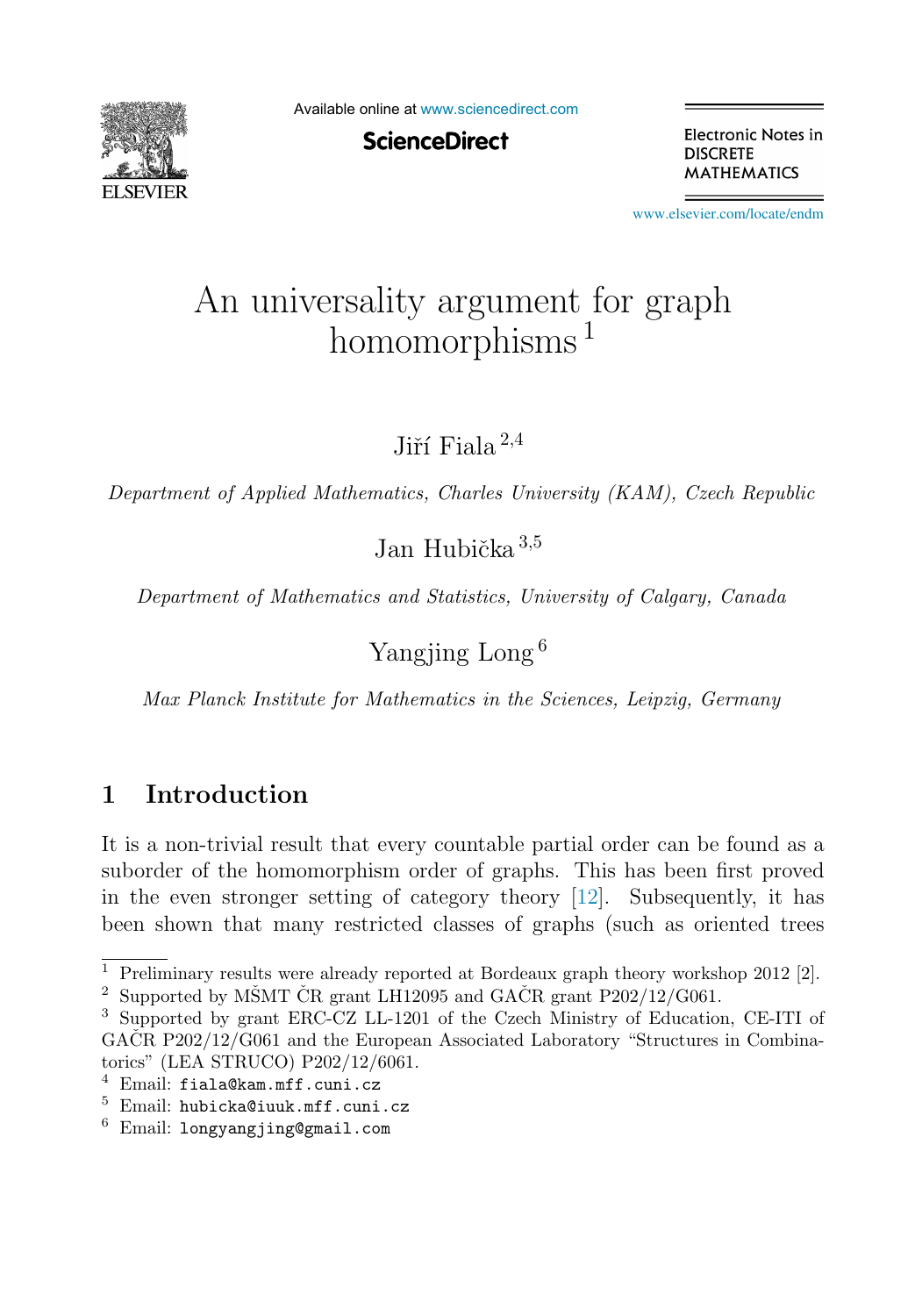[\[9\]](#page-6-0), oriented paths [\[8\]](#page-6-0), partial orders and lattices [\[10\]](#page-6-0)) admit this universality property.

We show a very simple and versatile argument based on divisibility which immediately yields the universality of the homomorphism order of directed graphs and discuss three applications.

## **2 Universal partial orders**

In this section we give a construction of a universal partial order. Let us first review some basic concept and notations.

In the whole paper we consider only finite and countable partial orders. An embedding of a partial order  $(Q, \leq_Q)$  in  $(P, \leq_P)$  is a mapping  $e : P \to Q$ satisfying  $x \leq_P y$  if and only if  $e(x) \leq_Q e(y)$ . In such a case we also say that  $(Q, \leq_Q)$  is a *suborder* of  $(P, \leq_P)$ .

For a given partial order  $(P, \leq)$ , the *down-set*  $\downarrow x$  is  $\{y \in P \mid y \leq x\}$ . Similarly, the up-set is  $\uparrow x = \{y \in P \mid x \leq y\}.$ 

Any finite partial order  $(P, \leq_P)$  can be represented by finite sets ordered by the inclusion, e.g. when x is represented by  $\downarrow x$ . This is a valid embedding, because  $\downarrow x \subseteq \downarrow y$  if and only if  $x \leq_{P} y$ .

Without loss of generality we may assume that  $P$  a subset of some fixed countable set  $A$ , e.g. N. Consequently, the partial order formed by the system  $P_{fin}(A)$  of all finite subsets of A ordered by the inclusion contains any finite partial order as a suborder. Such orders are called are finite-universal. We reserve the term *universal* for orders that contain every countable partial order as a suborder.

Finite-universal and universal orders may be viewed as countable orders of rich structure — they are of infinite dimension, and that they contain finite chains, antichains and decreasing chains of arbitrary length. While finiteuniversal partial orders are rather easy to construct, e.g., as the disjoint union of all finite partial orders, the existence of a universal partial order can be seen as a counter-intuitive fact: there are uncountably many countable partial orders, yet all of them can be "packed" into a single countable structure.

The universal partial order can be build in two steps. For these we need further terminology: An order is past-finite, if every down-set is finite. An order is past-finite-universal if it contains every past-finite order. Analogously, future-finite and future-finite-universal orders are defined w.r.t. finiteness of up-sets.

**1.** Observe that the mapping  $e(x) = \downarrow x$  is also an embedding  $e : (P, \leq) \rightarrow$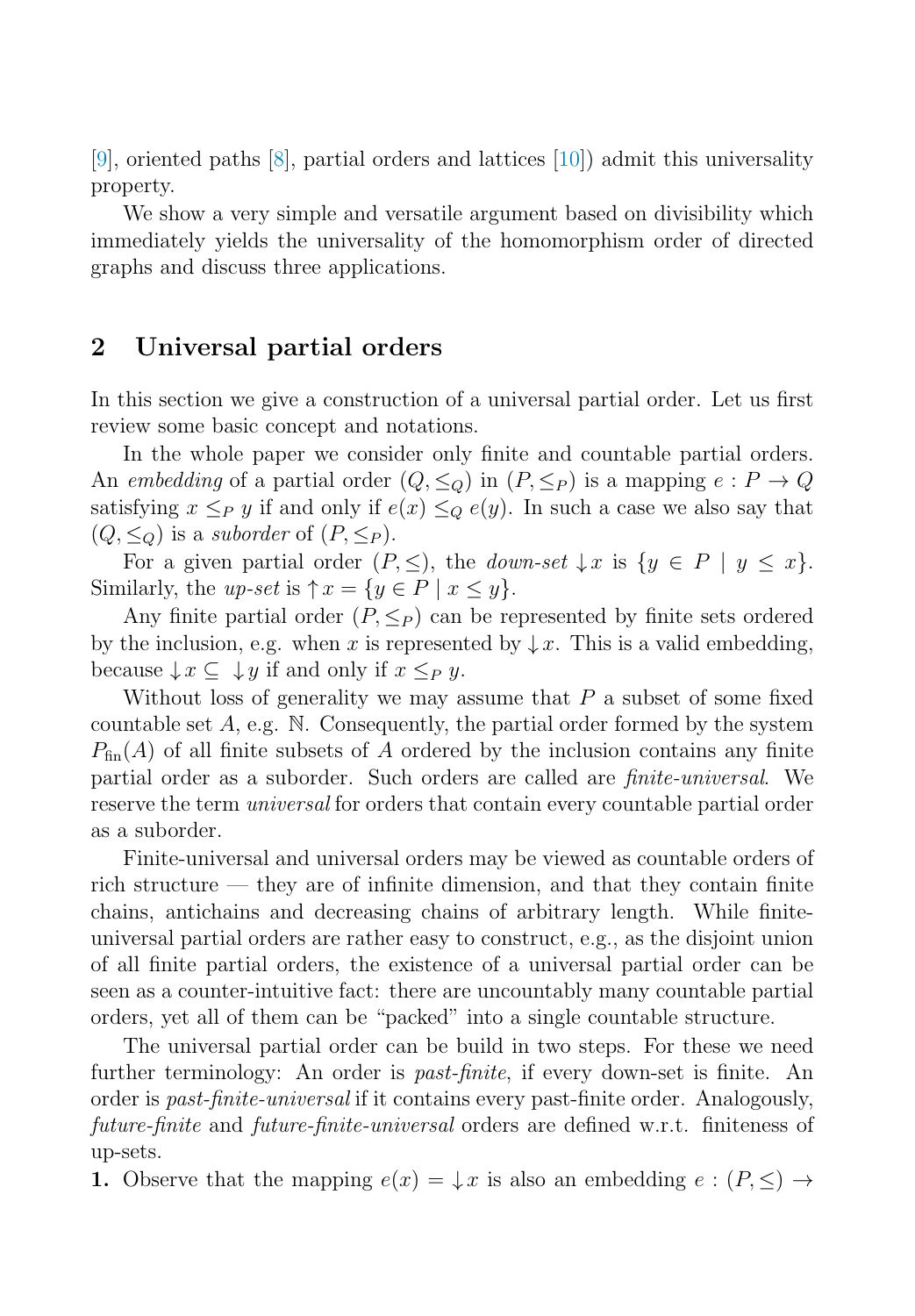<span id="page-2-0"></span> $(P_{fin}(A), \subseteq)$  in the case when  $(P, \leq)$  is past-finite and  $P \subseteq A$ . Since a pastfinite partial order turns to be future-finite when the direction of inequalities is reversed, we get:

**Proposition 2.1** For any countably infinite set A it holds that

(i) the order  $(P_{fin}(A), \subseteq)$  is past-finite-universal, and

(ii) the order  $(P_{fin}(A), \supset)$  is future-finite-universal.

**2.** For a given partial order  $(Q, \leq)$  we construct the *subset order*,  $(P_{\text{fin}}(Q), \leq_Q^{\text{dom}})$ , where

 $X \leq_{\mathcal{O}}^{\text{dom}} Y \iff$  for every  $x \in X$  there exists  $y \in Y$  such that  $x \leq y$ .

We show that the subset order is universal:

**Theorem 2.2** For every future-finite-universal partial order  $(F, \leq_F)$  it holds that  $(P_{fin}(F), \leq_F^{\text{dom}})$  is universal.

**Proof (sketch).** It is easy to check that  $(P_{fin}(F), \leq_F^{\text{dom}})$  is indeed partial order. We sketch the way to embed any given partial order in  $(P_{fin}(F), \leq_F^{\text{dom}})$ . Let be given any countable partial order  $(P, \leq_P)$ . Without loss of generality we may assume that  $P \subseteq \mathbb{N}$ . This way we enforce a linear order  $\leq$  on the elements of P. The order  $\leq$  is unrelated to the partial order  $\leq_P$ . We decomposed  $(P, \leq_P)$  into:

- (i) The forward order  $\leq_f$ , where  $x \leq_f y$  if and only if  $x \leq_P y$  and  $x \leq y$ , and
- (ii) the backward order  $\leq_b$ , where  $x \leq_b y$  if and only if  $x \leq_P y$  and  $x \geq y$ .

For every  $x \in P$  both sets  $\{y \mid y \leq_f x\}$  and  $\{y \mid x \leq_b y\}$  are finite. In other words  $(P, \leq_f)$  is past-finite and  $(P, \leq_b)$  is future-finite.

Since  $(F, \leq_F)$  is future-finite-universal, there is an embedding  $e : (P, \leq_b) \rightarrow$  $(F, \leq_F)$ . For every  $x \in P$  we now define:  $g(x) = \{e(y) | y \leq_f x\}.$ 

An example of this construction is depicted in Figure [1.](#page-3-0) We chose  $F$  to be set of prime numbers for reasons that will become clear shortly. We remark that the embedding g constructed in the proof of Theorem 2.2 has the property that  $q(x)$  depends only on elements  $y < x$ . Such embeddings are known as online embeddings because they can be constructed inductively without a-priori knowledge of the whole partial order. See also  $[8,9,6]$  for similar constructions.

By Proposition 2.1 we see that a particular example of a past-finite-universal order is  $(P_{fin}(\mathbb{P}), \subseteq)$ , where  $\mathbb P$  is the class of all odd prime numbers. It follows that  $(P_{fin}(\mathbb{P}), \supseteq)$  is future-finite-universal. As for  $X, Y \in P_{fin}(\mathbb{P})$  holds that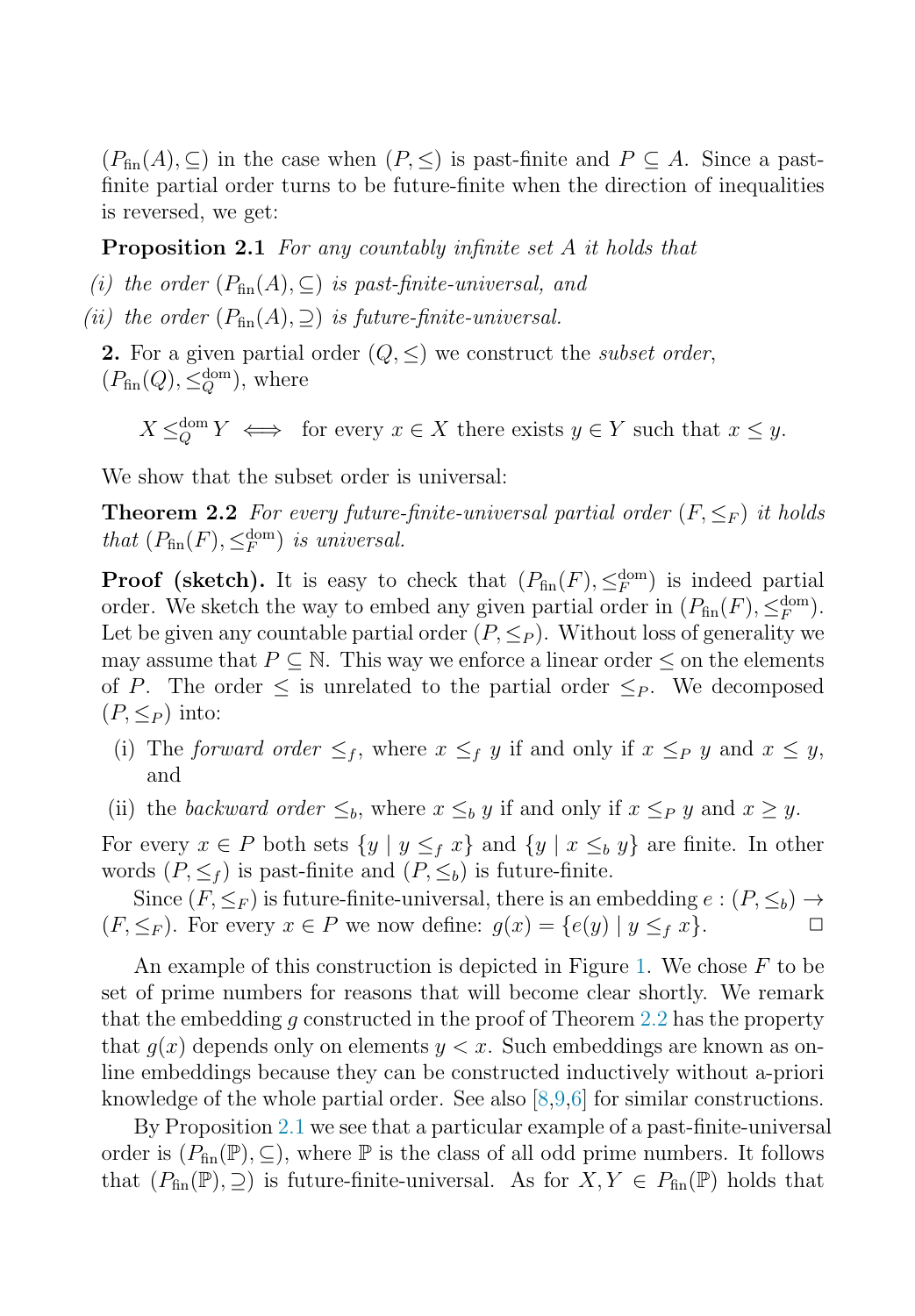<span id="page-3-0"></span>

Fig. 1. A representation of  $(P, \leq_P)$  according to Theorem [2.2](#page-2-0)

 $X \subseteq Y$  if and only if  $\prod X$  divides  $\prod Y$ , we immediately obtain a special embeddings of the subset orders by divisibility as:

#### **Proposition 2.3**

a) The divisibility order  $(\mathbb{N}, \mathbb{N})$  is past-finite-universal,

b) the reversed divisibility order  $(\mathbb{N}, \n\overleftarrow{+})$  $|$ ) is future-finite-universal,

c) the subset reverse divisibility order  $(P_{fin}(\mathbb{N}), \overleftarrow{\}_{\mathbb{N}}^{dom})$  is universal.

In the following we show that the subset reverse divisibility order can be directly represented in the homomorphism order.

## **3 The homomorphism order**

For given directed graphs G and H a homomorphism  $f: G \to H$  is a mapping  $f: V_G \to V_H$  such that  $(u, v) \in V_G$  implies  $(f(u), f(v)) \in V_H$ . He existence of homomorphism  $f: G \to H$  is traditionally denoted by  $G \to H$ . This allows us to consider the existence of a homomorphism,  $\rightarrow$ , to be a (binary) relation on the class of directed graphs.

The relation  $\rightarrow$  is reflexive (the identity is a homomorphism) and transitive (a composition of two homomorphisms is still a homomorphism). Thus the existence of a homomorphism induces a quasi-order on the class of all finite directed graphs. We denote the quasi-order induced by the existence of homomorphisms on directed graph by (DiGraphs,  $\leq$ ) and on undirected graphs by (Graphs,  $\leq$ ). When speaking of orders, we use  $G \leq H$  in the same sense as  $G \rightarrow H$ . These quasi-orders can be easily transformed into a partial order by choosing a particular representative for each equivalence class. In the case of graph homomorphism such representative is up to isomorphism unique vertex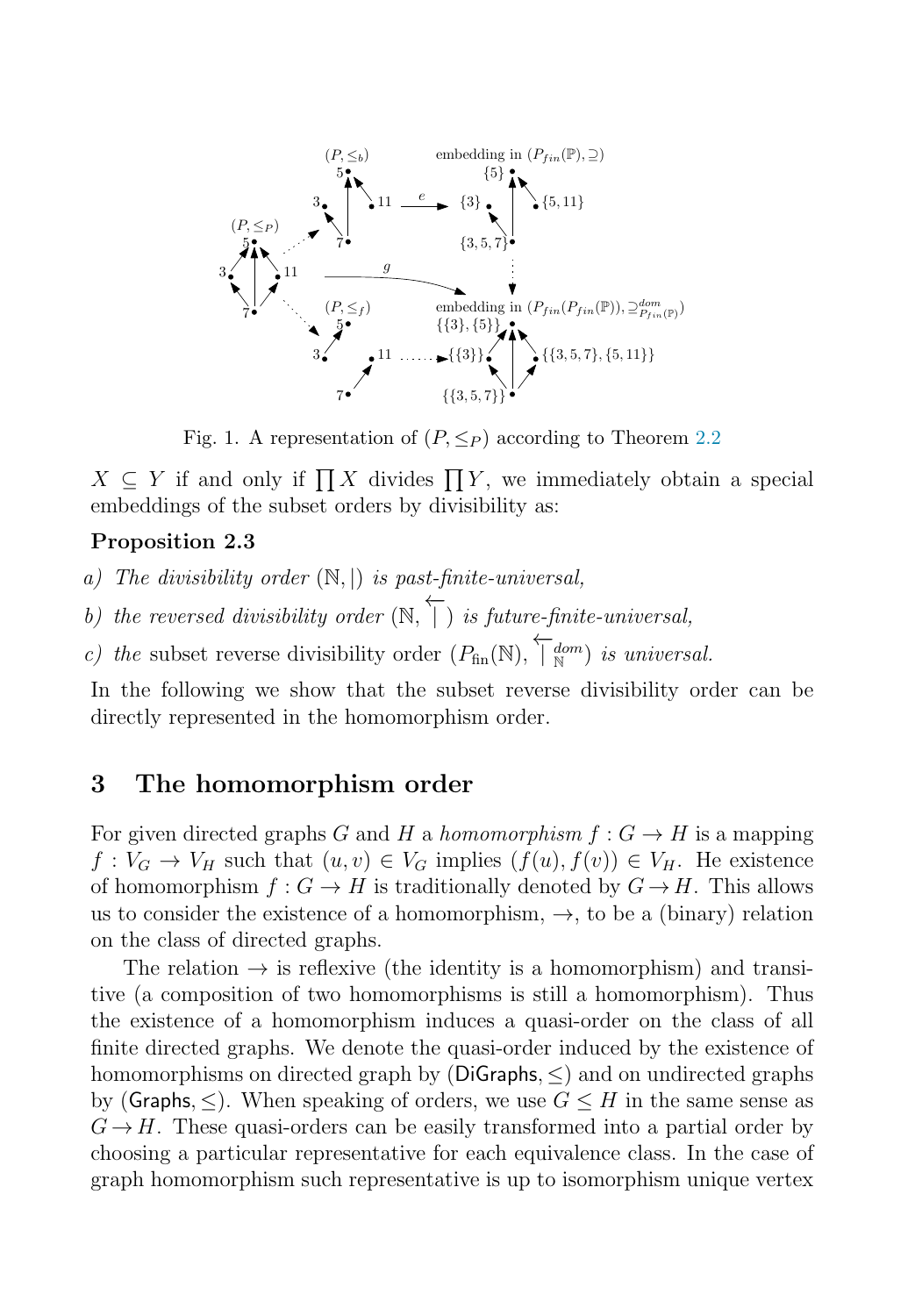<span id="page-4-0"></span>minimal element of each class, the *graph core*.

Both homomorphism orders (DiGraphs,  $\leq$ ) and (Graphs,  $\leq$ ) have been extensively studied and proved to be fruitful areas of research, see [\[5\]](#page-6-0).

The original argument for universality of partial order [\[12\]](#page-6-0) used complex graphs and ad-hoc constructions. It thus came as a surprise that the homomorphism order is universal even on the class of oriented paths [\[6\]](#page-6-0). While oriented paths is a very simple class of graphs, the universality argument remained rather complex. We can show show the universality of another restricted class easily.

Let  $\overrightarrow{C}_k$  stand for the directed cycle on k vertices with edges oriented in the same direction; DiCycle is the class of directed graphs formed by all  $\vec{C}_k$ ,  $k \geq 3$ ; and DiCycles is the class of directed graphs formed by disjoint union of finitely many graphs in DiCycle.

**Theorem 3.1** The partial order (DiCycles,  $\leq$ ) is universal.

**Proof.** As  $\overrightarrow{C}_k \to \overrightarrow{C}_l$  if and only if  $k \upharpoonright l$ , we get the conclusion directly from Proposition [2.3.](#page-3-0)  $\Box$ 

# **4 Applications**

### 4.1 The fractal property of the homomorphism order

As a strengtening of the universality of homomorphism order we can show that every non-trivial interval in the order is in universal. This property under name of fractal property was first shown by Nešetřil [\[11\]](#page-6-0) but the proof was difficult and never published. Easier proof based on the divisibility argument will appear in [\[7\]](#page-6-0).

#### 4.2 Universality of order induced by locally injective homomorphisms

Graph homomorphisms are just one of many mappings between graphs that induce a partial order. Monomorphisms, embeddings or full homomorphisms also induce partial orders. The homomorphism order however stands out as especially interesting and the universality result is one of unique properties of it. Other orders fails to be universal for rather trivial reasons, such as lack of infinite increasing or decreasing chains. A notable exception is the graph minor order, that is known to not be universal as a consequence of celebrated result of Robertson and Seymour [\[14\]](#page-6-0). We consider the following order: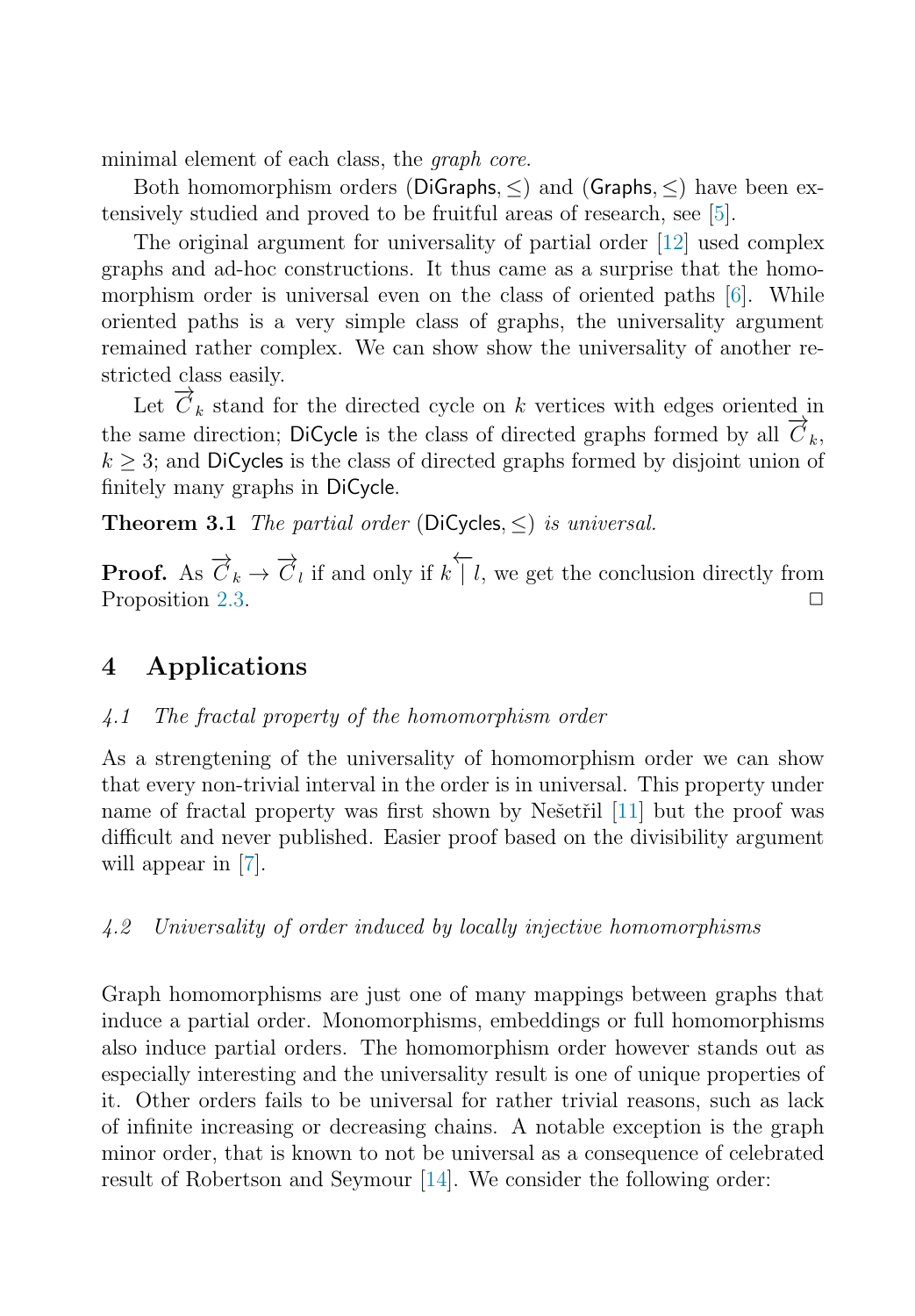A homomorphism  $f: G \to H$  is *locally injective*, if for every vertex v the restriction of the mapping f to the domain  $N_G(v)$  and range  $N_H(f(v))$ is injective. (Here  $N_G(v)$  denote the open neighborhood of a vertex). This order was first studied by Fiala, Paulusma and Telle in [\[4\]](#page-6-0) where the degree refinement matrices are used to describe several interesting properties. We can further show:

**Theorem 4.1** The class of all finite connected graphs ordered by the existence of locally injective homomorphisms is universal.

The proof of this theorem is based on a simple observation that every homomorphism between directed cycles is also locally injective homomorphism. The universality of locally injective homomorphism order on DiCycles thus follows from Theorem [3.1.](#page-4-0) This is a key difference between Theorem [3.1](#page-4-0) and the universality of oriented paths: homomorphisms between oriented paths require flipping that can not be easily interpreted by locally injective homomorphisms.

In the second part of proof of Theorem 4.1 the cycles need to be connected together into a single connected graph in a way preserving all homomorphisms intended. This argument is technical and will appear in [1].

### 4.3 Universality of homomorphism order of line graphs

We close the paper by yet another application answering question of Roberson [\[13\]](#page-6-0) asking about the universality of homomorphism order on the class of linegraphs of graphs with a vertices of degree at most  $d$ . We were able to give an affirmative answer.

**Theorem 4.2 ([\[3\]](#page-6-0))** The homomorphism order of line graphs of regular graphs with maximal degree d is universal for every  $d \geq 3$ .

This result may seem counter-intuitive with respect to the Vizing theorem. Vizing class 1 contains the graphs whose chromatic index is the same as the maximal degree of a vertex, while Vizing class 2 contains the remaining graphs. Because the Vizing class 1 is trivial it may seem that the homomorphism order on the Vizing class 2 should be simple, too. The converse is true.

# **References**

[1] Jiří Fiala, Jan Hubička, and Yangjing Long. Constrained homomorphism orders. In preparation.